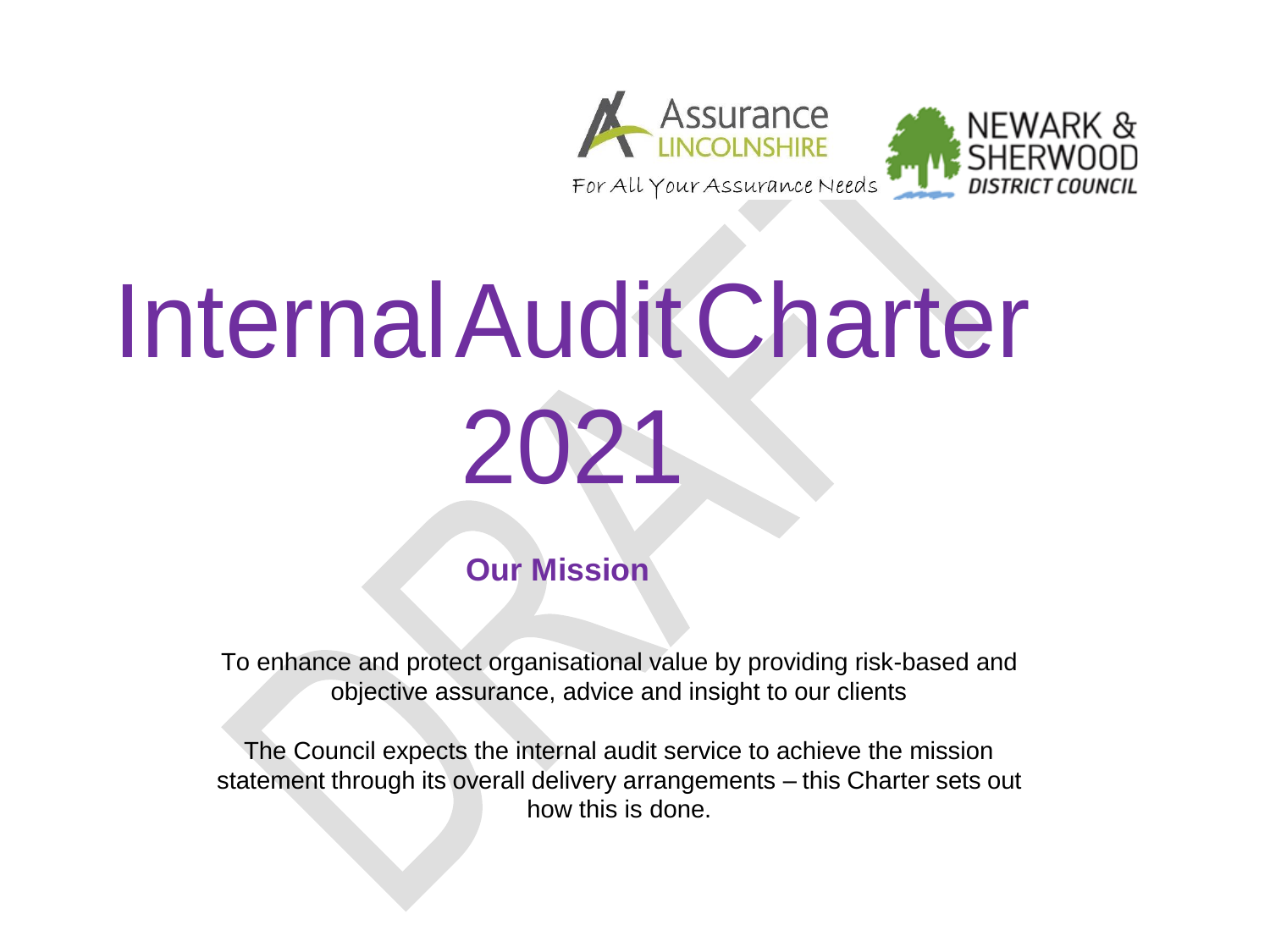#### **Purpose of this Charter**

This Charter formally defines Internal Audit's purpose, authority and responsibility. It establishes Internal Audit's position within the Council and defines the scope of Internal Audit activities.

#### **Internal Audit's Purpose**

Internal Audit provides an independent, objective assurance and consulting activity that is designed to add value and improve the organisation's operations. It helps the organisation accomplish its objectives by bringing a systematic, disciplined approach to evaluate and improve the effectiveness of risk management, control and governance processes.\*

Internal Audit also provides the Audit & Accounts Committee with information necessary for it to fulfil its own responsibilities and duties.

Implicit in Internal Audit's role is that it supports the organisation's management to fulfil its own risk, control and compliance responsibilities.

*\* This is also the "definition" of internal auditing.*

#### **Internal Audit's Authority**

There is a statutory requirement for the Council to have an internal [audit of its governance, risk and control processes. The Accounts and](http://www.legislation.gov.uk/uksi/2015/234/pdfs/uksi_20150234_en.pdf) [Audit Regulations 2015, more specifically require that the audit takes](http://www.legislation.gov.uk/uksi/2015/234/pdfs/uksi_20150234_en.pdf) into account the [Public Sector Internal Audit Standards](http://www.cipfa.org/policy-and-guidance/standards/public-sector-internal-audit-standards) (**The Standards**) or guidance which are mandatory.



*For all your assurance needs*

**Assurance**<br>LINCOLNSHIRE

Internal Audit derives its authority from these, from this Charter and from the Council's Constitution, specifically the Financial Procedure Rules

The Head of Internal Audit is the "Chief Audit Executive (CAE)". The CAE and internal audit staff are authorised to:

- Have unrestricted access to all the organisation's records, property, and personnel, management and elected members relevant to the performance of its engagements. Including those relevant to services provided in partnership or under contract with external organisations.
- Receive information and explanations that are sought in the course of audit work
- Obtain the necessary assistance of the organisation's personnel in relevant engagements, as well as other specialised services from within or outside the organisation.

Internal Audit has no authority or management responsibility for any of its engagement subjects.

Internal Audit (and its auditors) will not make any management decisions or engage in any activity which could reasonably be construed to compromise its independence. Auditors are free from operational system involvement or influence.

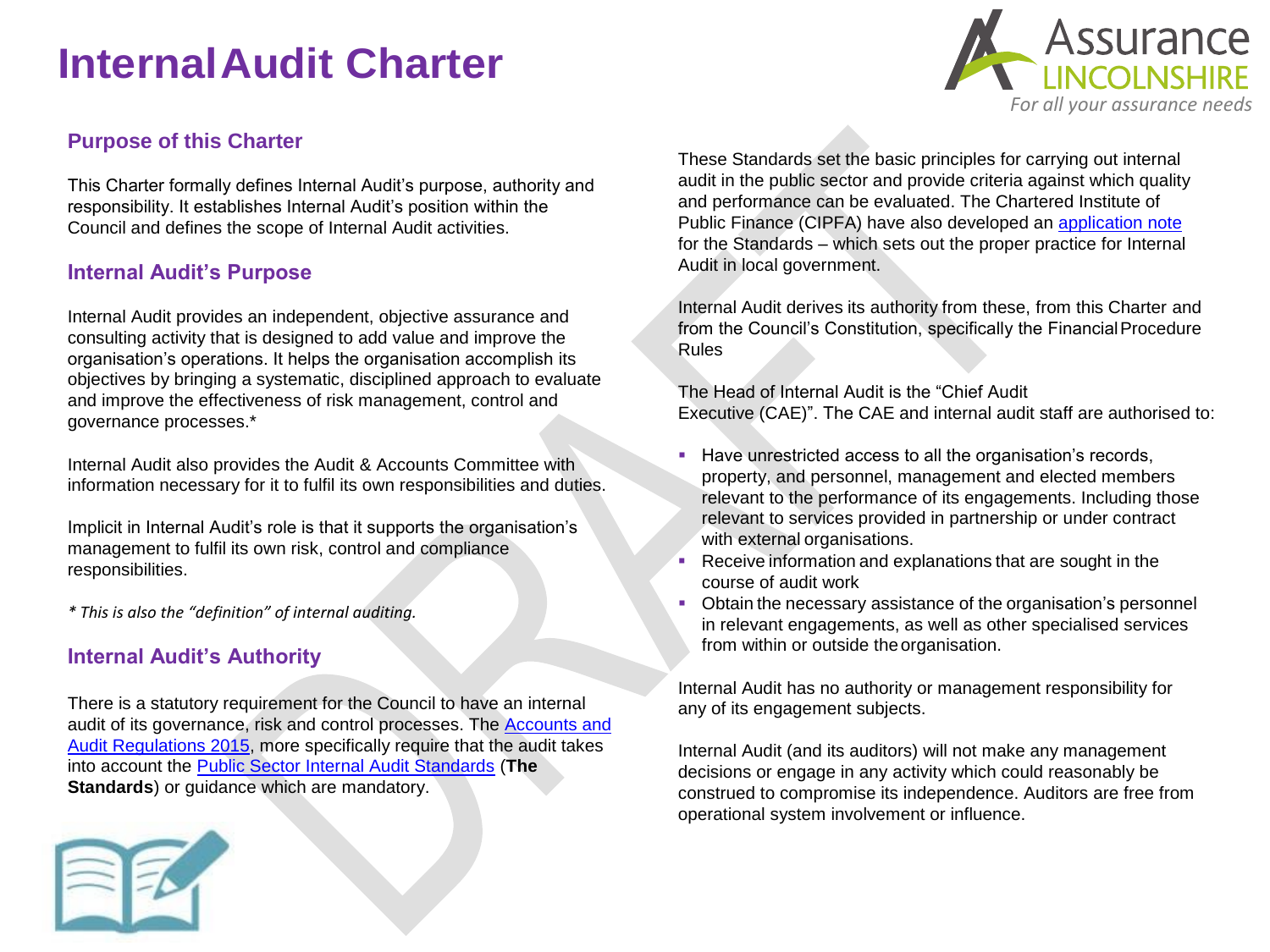## **Internal Audit's Responsibility**

The CAE is responsible for all aspects of Internal Audit activity, including strategy, planning, performance, quality and reporting.

For each Authority, the CAE will:

#### **Strategy**

- **Develop and maintain an Internal Audit Strategy.**
- Review the Internal Audit Strategy at least annually with management and Audit & Accounts Committee.

#### Planning

- Develop and maintain a risk based Internal Audit Plan
- Engage with Management and consider the organisation's strategic and operational objectives and related risks in the development of the Internal Audit Plan.
- Review the Internal Audit Plan periodically with management to reflect changes in the risk environment and these changes are approved when significant.
- **Present the Internal Audit Plan, including updates, to the Audit** & Accounts Committee for periodic review and approval.
- Agree an Internal Audit Budget sufficient to fulfil the requirements of this Charter, the Internal Audit Strategy, and the Internal Audit Plan.
- *For all your assurance needs* The Internal Audit budget is reported to the Full Council for approval annually as part of the overall Council's budget. The CAE will draw to the attention of the Chief Executive, Section 151 officer and the Audit & Accounts Committee any resourcing issues that potentially impact on the effectiveness of the Internal Auditfunction.
- Coordinate with and (where relevant) provide oversight of other control, monitoring and assurance functions, including Risk Management, external audit.
- **Consider the scope of work of the external auditors (and other** assurance providers) for the purpose of providing optimal audit coverage to the organisation.

The CAE should be consulted about significant proposed changes to the internal control system and the implementation of new systems - providing advice on the standards of controls to be applied. This need not prejudice the audit objectivity when reviewing systems at a later date.

In developing the Internal Audit Plan we also take account of the Council's assurance framework – using the Three Lines of Assurance (see below) which is obtained through our Combined Assurance work.

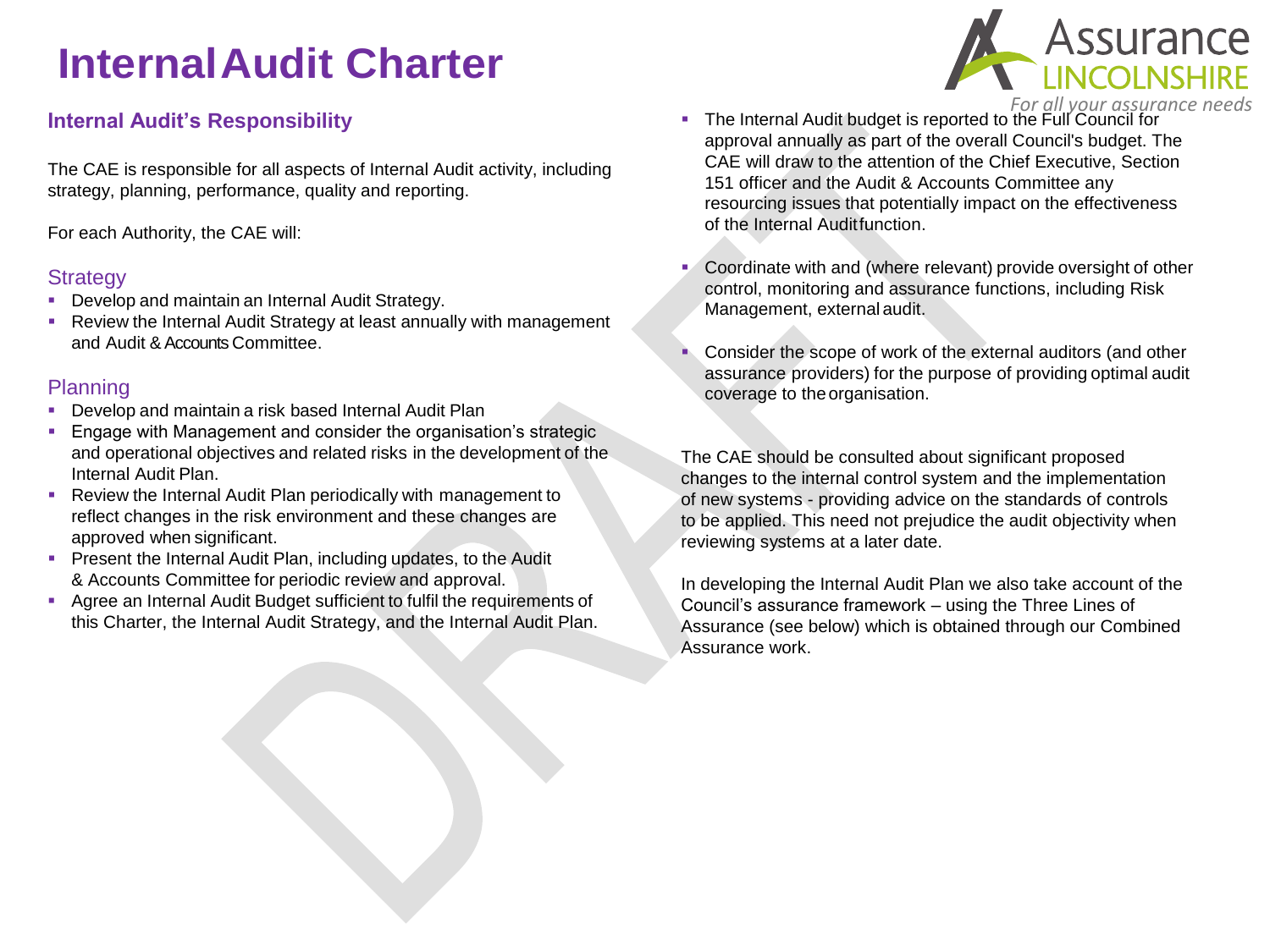

#### How do we assure ourselves about how the council is run?

#### Management

Accountable for delivery



Speaking to senior and operational managers who have the day to day responsibility for managing and controlling their service activities.

Working with corporate functions and using other third party inspections to provide information on performance, successful delivery and organisational learning.

Using the outcome of internal audit work to provide independent insight and assurance opinions.

Considering other information and business intelligence that feed into and has potential to impact on assurance

#### **Performance**

- Implement and deliver the risk based Internal Audit Plan
- Maintain professional resources with sufficient knowledge, skills and experience to meet the requirements of this Charter, the Internal Audit Strategy and the Internal Audit Plan.
- Allocate and manage resources to accomplish Internal Audit engagement objectives.
- **Establish and maintain appropriate internal auditing** procedures incorporating best practice approaches and techniques.
- Monitor delivery of the Internal AuditPlan using appropriate performance indicators.
- Hold regular senior management / statutory officer liaison meetings.

## **Quality**

- **Establish a Quality Assurance Framework to:** 
	- $\checkmark$  Provide a system for monitoring and evaluating our effectiveness and conformance with the**Standards**.
	- $\checkmark$  Ensure continuous improvement within the Internal Audit service.
	- $\checkmark$  Ensure compliance with professional Standards, Code of Ethics and Council Codes of Conduct.
	- $\checkmark$  Meet client expectations / demonstrate our importance to the business.
	- $\checkmark$  Facilitate the CAE's statement on conformance with the International Standards for the Professional Practice of Internal Auditing.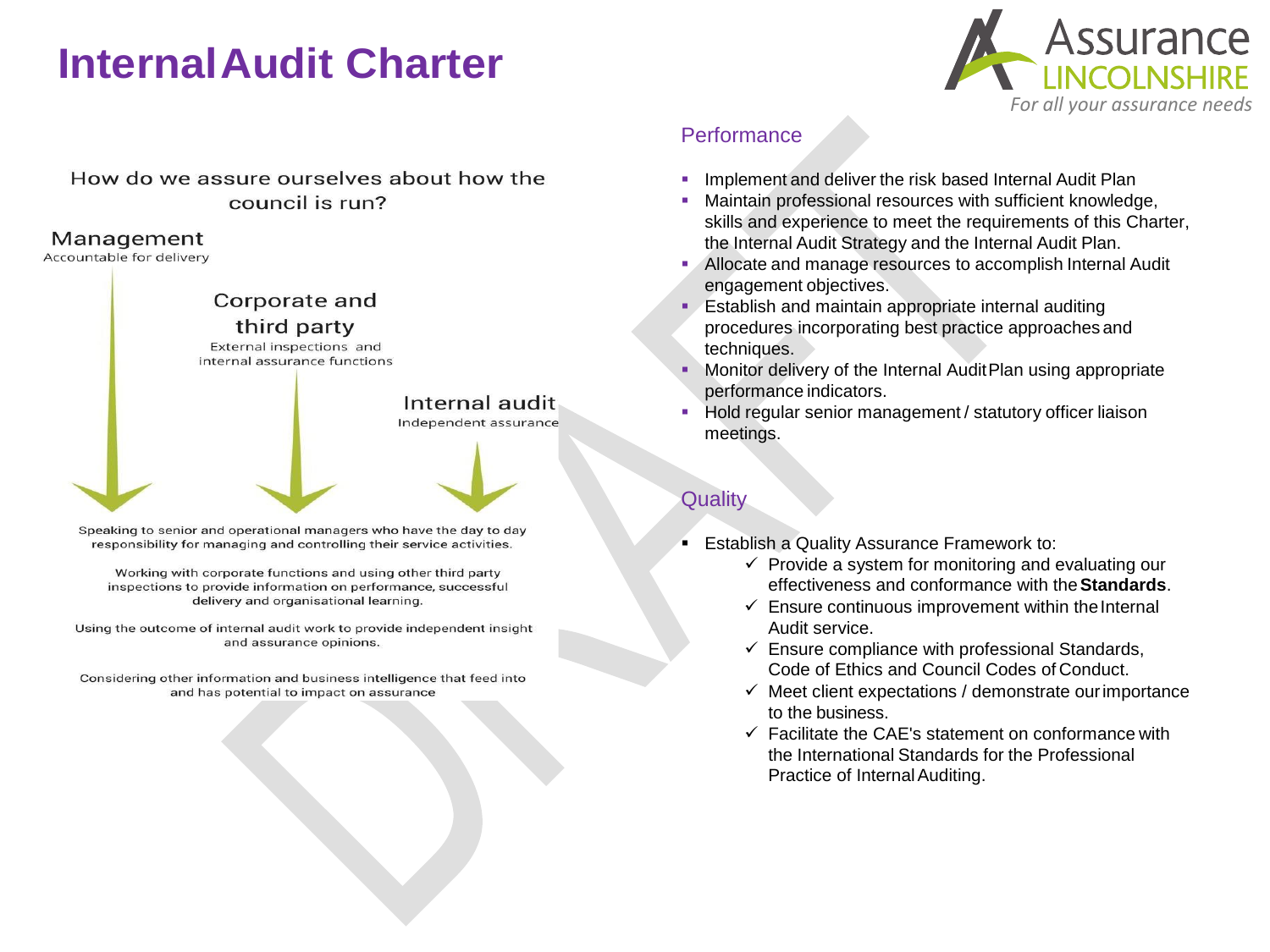- **Undertake annual assessment of the service and its** compliance with the UK PublicSector Internal Audit Standards (the **Standards**) – with this assessment being undertaken through an external assessment at least every five years by a suitably qualified, independent assessor.
- Obtain regular feedback on the quality and impact of our work (added value).

The **Standards** are principles-focused and consist of basic requirements for the professional practice of internal auditing and for evaluating the effectiveness of performance. The ten **Core Principles** set out what we must do to be considered effective – all principles must be present and operating effectively to achieve our mission, they are:-

- 1 Demonstrating integrity.
- 2 Demonstrating competence and due professionalcare.
- 3 Being objective and free from undue influence (independent).
- 4 Aligns with the strategies, objectives and risks of the organisation.
- 5 To be appropriately positioned and adequatelyresourced.
- 6 Demonstrating quality and continuous improvement.
- 7 Communicating effectively.
- 8 Providing risk based assurance.
- 9 Being insightful, proactive and future focused.
- 10 Promoting organisational improvement

## **Reporting**

**In Itsue a report to management at the conclusion of each** engagement to confirm the results of the engagement and the timetable for the completion of agreed management actions to be taken.

- Provide periodic reports to management and the Audit & Accounts Committee summarising Internal Audit activities and the results of Internal Audit Engagements.
- **Provide periodic reports to management and the Audit &** Accounts Committee on the status of agreed management actions taken in response to Internal Audit Engagements.
- **Report annually to the Audit & Accounts Committee and** management on Internal Audit performance against goals and objectives including an annual assurance opinion on governance, risk and control. This will also help inform the Council's Annual Governance statement.
- Report as needed to the Audit & Accounts Committee on management, resource, or budgetary impediments to the fulfilment of this Charter, the Internal Audit Strategy, or the Internal Audit Plan.
- Inform the Audit & Accounts Committee of emerging trends and practices in internal auditing.
- **Provide results of the annual review on the effectiveness of** internal audit (including outcomes of its Quality Assurance and Improvement programme to both the Management and the Audit & Accounts Committee. This will include a statement on organisational independence of Internal Audit and conformance with the Code of Ethics. Any significant non-conformance must be included in the Annual GovernanceStatement.
- The CAE will meet informally in private with members of the Audit & Accounts Committee or the Committee as a whole as required.
- Report as necessary any significant risk exposures andcontrol issues, including fraud risks, governance issues, and other matters requiring the attention of, or requested by, the Audit & Accounts Committee or any response to risk by management that may be unacceptable to the organisation.

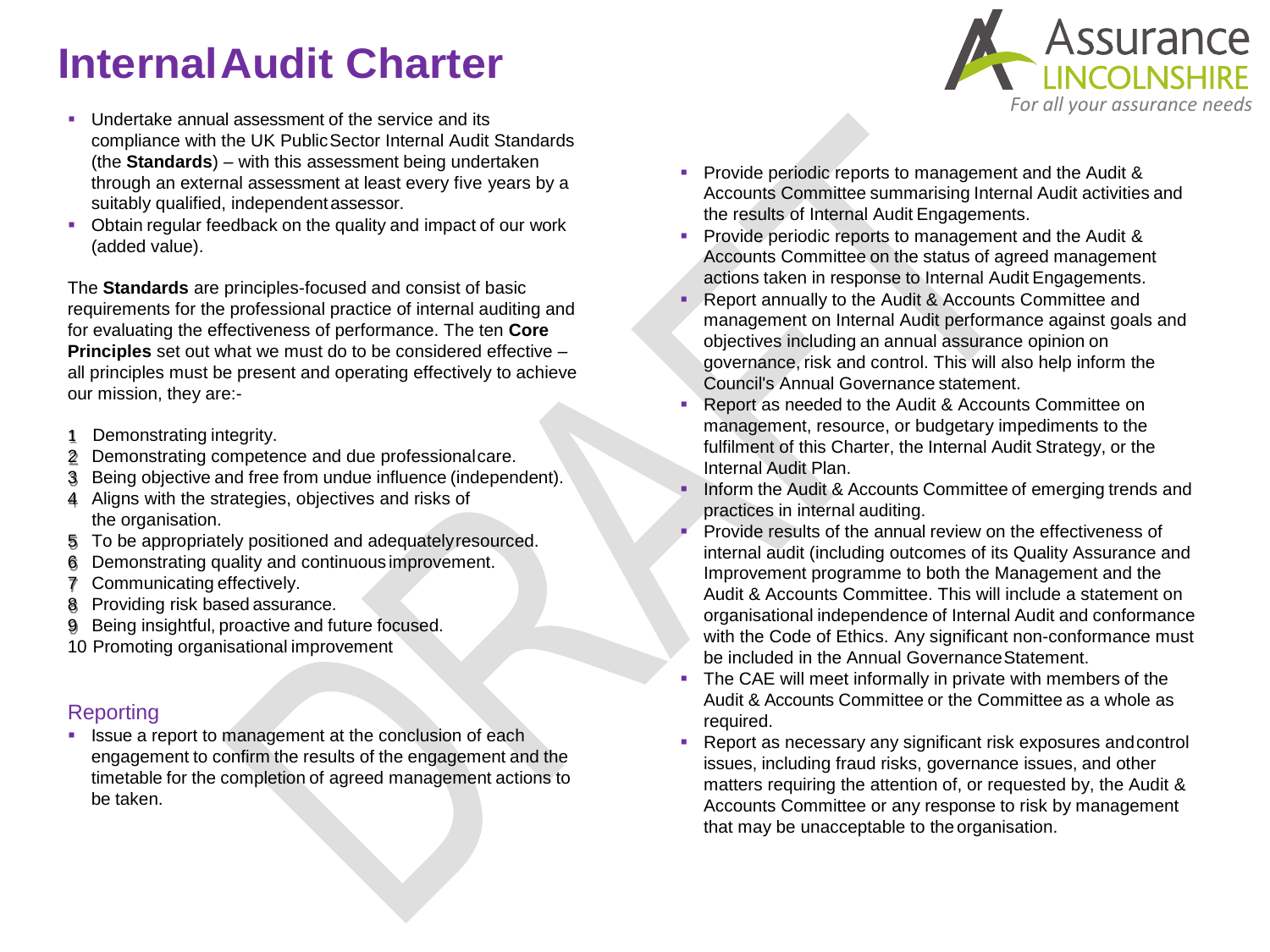#### **Internal Audit's Scope**

The scope of Internal Audit activities includes all activities conducted by the organisation - the entire control environment including those services provided in partnership or under contract with external organisations. There are no restrictions.

The Internal Audit Plan identifies those activities that have been identified as the subject of specific Internal Audit engagements.

**Assurance engagements** involve the objective assessment of evidence to provide an independent opinion or conclusions regarding an entity, operation, function, process, system or other subject matter. The nature and scope of the assurance engagement are **determined by Internal Audit**.

**Consulting engagements** are advisory in nature and are generally performed at the **specific request of management**. The nature and scope of consulting engagement are subject **to agreement with management** and should assist management in meeting the objectives of the organisation without undermining the key principles of independence and objectivity. Internal Audit should not assume management responsibility.

The CAE will assist with the implementation of the Council's counter fraud policy/strategy and the investigation of fraud and irregularities in line with policy/strategy and the constitution. The CAE must be notified of all suspected or detected fraud, corruption or impropriety

Consultancy engagements should only be performed where resources and skills exist and should focus on governance, risk and control – supporting the CAE's annual opinion. They **should not** replace assurance engagements.

The CAE cannot give total assurance that control weaknesses or irregularities do not exist. Managers are fully responsible for the quality of internal control within their area of accountability. They should ensure that appropriate and adequate risk management, control systems, accounting records, financial processes and governance arrangements exist (the control environment), without depending on internal audit activity to identify weaknesses or control failures.

#### **Independence and Internal Audit's Position within the organisation**

To provide for Internal Audit's independence, the CAE reports directly to the Audit and Accounts Committee (The Board) and the Senior Leadership Team and the Chief Executive.

Internal Audit also supports the Chief Finance Officer, Monitoring Officer and the Head of Paid Service discharge statutory responsibilities including those responsibilities set out in the Constitution.

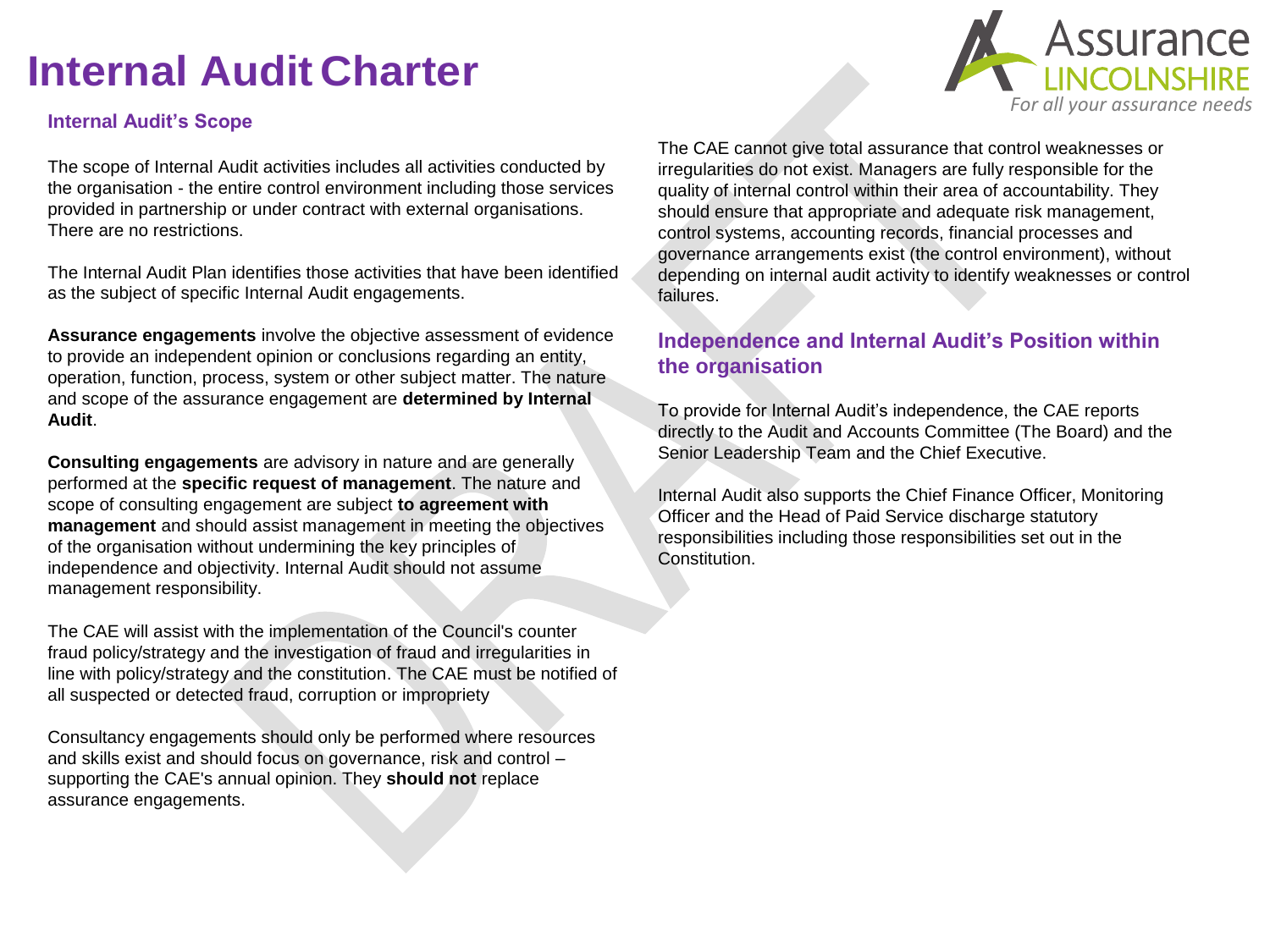

The CAE has free and full access to the Chair of the Audit & Accounts Committee.

The CAE is employed by Lincolnshire County Council. The appointment or removal of the CAE will be performed in accordance with established procedures.

Internal Audit service will have an impartial, unbiased attitude and will avoid conflicts of interest.

If the independence or objectivity of the Internal Audit Service is impaired, details of the impairment should be disclosed to either the Section 151 Officer (currently Director of Resources & Deputy Chief Executive), or the Chair of the Audit & Accounts Committee, or both dependent upon the nature of the impairment.

The Internal Audit Service is not authorised to perform any operational duties for the organisation; initiate or approve accounting transactions external to the Internal Audit Service; or direct the activities of any organisation employee not employed by the Internal Auditing Service, except to the extent such employees have been appropriately assigned to Service or to otherwise assist the Internal Auditor.

Constructive working relationships make it more likely that internal audit work will be accepted and acted upon – although the internal auditor does not allow their objectivity or impartiality to be impaired.

## **Audit & Accounts Committee**

The Audit & Accounts Committee is a key component of the Council's governance framework providing an independent and high-level focus on the audit, assurance and reporting arrangements that underpin good governance and financial standards. It provides independent assurance to the Council members of the adequacy of the risk management framework, the internal control environment and the integrity of the financial reporting and annual governance processes. It oversees internal audit and external audit, helping to ensure efficient and effective assurance arrangements are in place.

For the purposes of the UK Public Sector Internal Audit Standards the Audit & Accounts Committee performs the role of the 'Board'. The Audit & Accounts Committee complies with CIPFA's best practice standards through their terms of reference and work programme.

The Audit & Accounts Committee will:

- **Approve the Internal Audit Charter.**
- **Approve the risk-based internal auditplan.**
- Receive reports from the CAE on internal audit activity's performance relative to its plan and other matters.